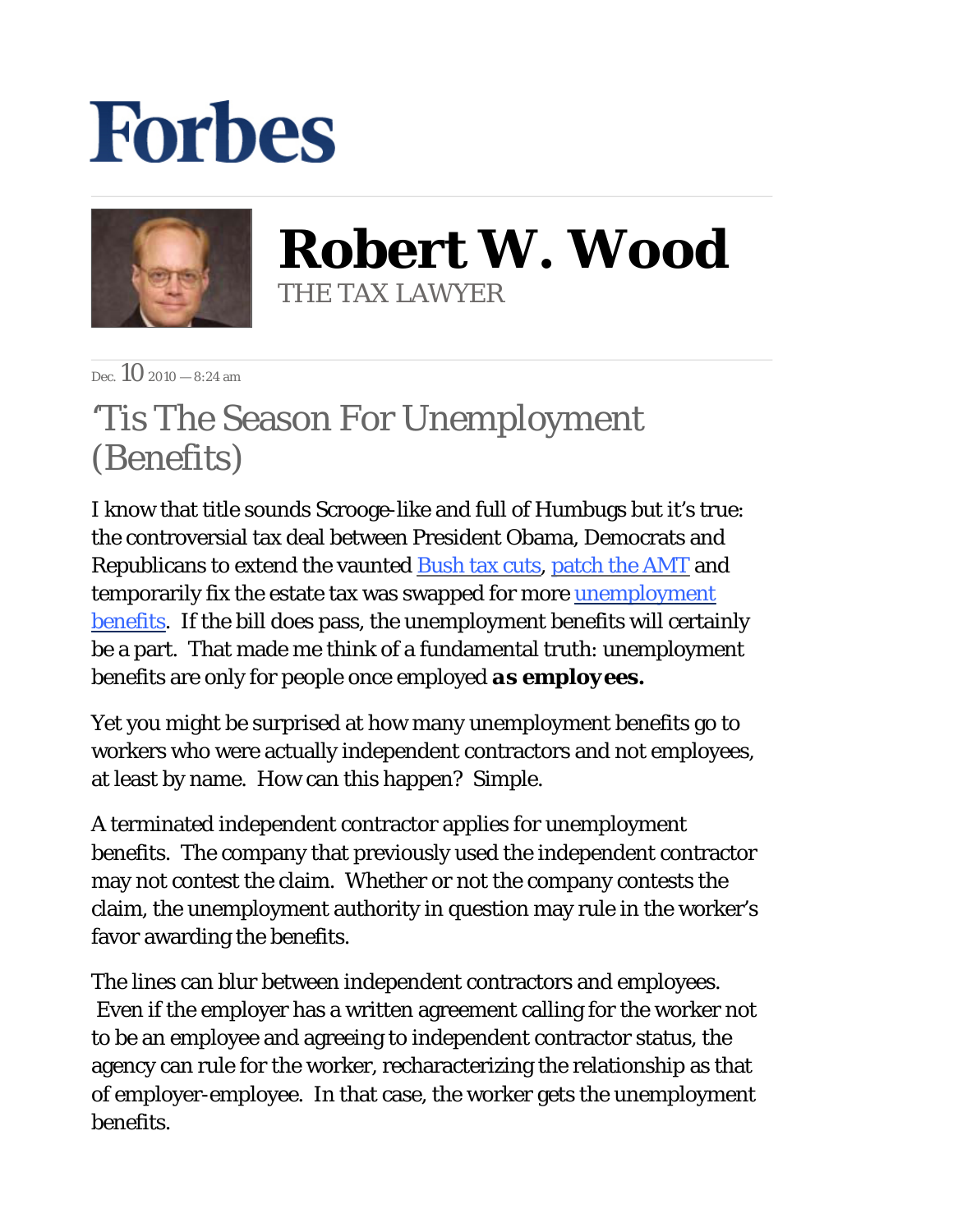To be fair, some employers flatly abuse the "independent contractor" label, and recharacterization is plainly appropriate in some cases. But some unemployment benefits are paid to people who truly were independent contractors and who probably should not be recharacterized in this way.

How do you tell if someone is an employee regardless of what they may be called? It's not easy. The IRS factors are widely used. See IRS Gives [10 Tips On Employees vs. Independent Contractors.](http://woodporter.com/Publications/Articles/pdf/IRS_Gives_10_Tips_on_Employees_Versus_Independent_Contractors.pdf) However, most unemployment tests are much more weighted in favor of finding employee status. In fact, there are many different tests in play, and that can be confusing. See [Who Cares About Contractor vs. Employee](http://woodporter.com/Publications/Articles/pdf/Who_Cares_About_Contractor_vs_Employee_Status.pdf)  [Status?](http://woodporter.com/Publications/Articles/pdf/Who_Cares_About_Contractor_vs_Employee_Status.pdf)

The risk to companies from these characterization questions can be significant. In some cases there can even be *criminal liability*. For employers who have other workers in the same "independent contractor" category as the worker claiming benefits, this can be the straw that broke the camel's back. Or if you prefer, it can be the first domino to fall. Agencies exchange information, and one dispute often leads to others.

The status of a worker as an independent contractor or an employee is important for federal income and employment taxes (think IRS and Social Security Administration). It also affects state income and employment taxes. Then there's the U.S. Department of Labor and the state counterpart agencies. Many states have Departments of Industrial Relations, OSHA agencies, and more.

Of course, there are also pension and fringe benefit issues, involving both governmental agencies (many are jointly administered by the IRS and the Department of Labor), private parties and insurance companies. Another big category is workers' compensation benefits. Despite the generic "worker" name, workers' comp benefits almost invariably are only for employees, not for independent contractors. Characterization questions—is this injured worker really an independent contractor or an employee—occur all the time.

Civil liability (for accidents or injuries the worker might cause) can also be dramatically different. You generally aren't liable for injuries your independent contractor causes while working for you. In contrast, for